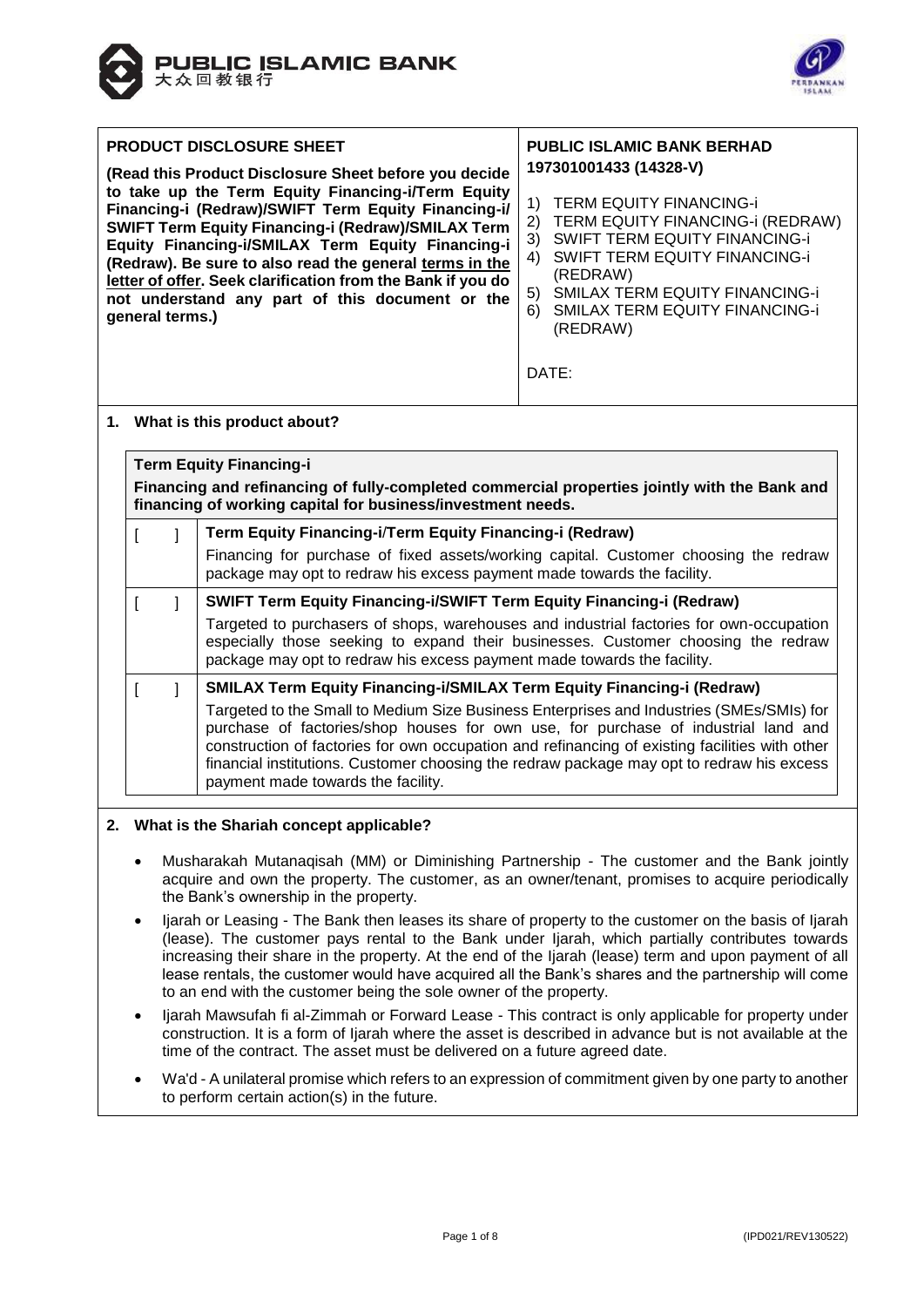



#### **3. What do I get from this product?**

**Term Equity Financing-i**/**Term Equity Financing-i (Redraw)/SWIFT Term Equity Financing-i/ SWIFT Term Equity Financing-i (Redraw)**/**SMILAX Term Equity Financing-i/SMILAX Term Equity Financing-i (Redraw)** (delete where inapplicable)

| <b>Financing Amount</b>   |  |
|---------------------------|--|
| Margin of Finance (M/F %) |  |
| Takaful                   |  |
| Tenure (Years)            |  |
| <b>Profit Rate</b>        |  |

#### **4. What is the Base Rate (BR)?**

The Base Rate we offer on this product is made up of two parts, our benchmark Cost of Funds (COF) and the Statutory Reserve Requirement (SRR) cost imposed by Bank Negara Malaysia. Our benchmark COF reflects the cost of raising new funds and 3-month Kuala Lumpur Interbank Offering Rate.

#### **5. What are the possible scenarios to trigger a change in the Base Rate (BR)?**

Our BR can rise or fall due to changes in the benchmark COF and changes in the SRR. Changes in the benchmark COF could occur due to changes in the Overnight Policy Rate (OPR) as decided by the Monetary Policy Committee of Bank Negara Malaysia, as well as other factors such as changes in Statutory Reserve Requirement rate and/or changes to the bank funding conditions.

#### **6. Historical benchmark COF in the last three (3) years**

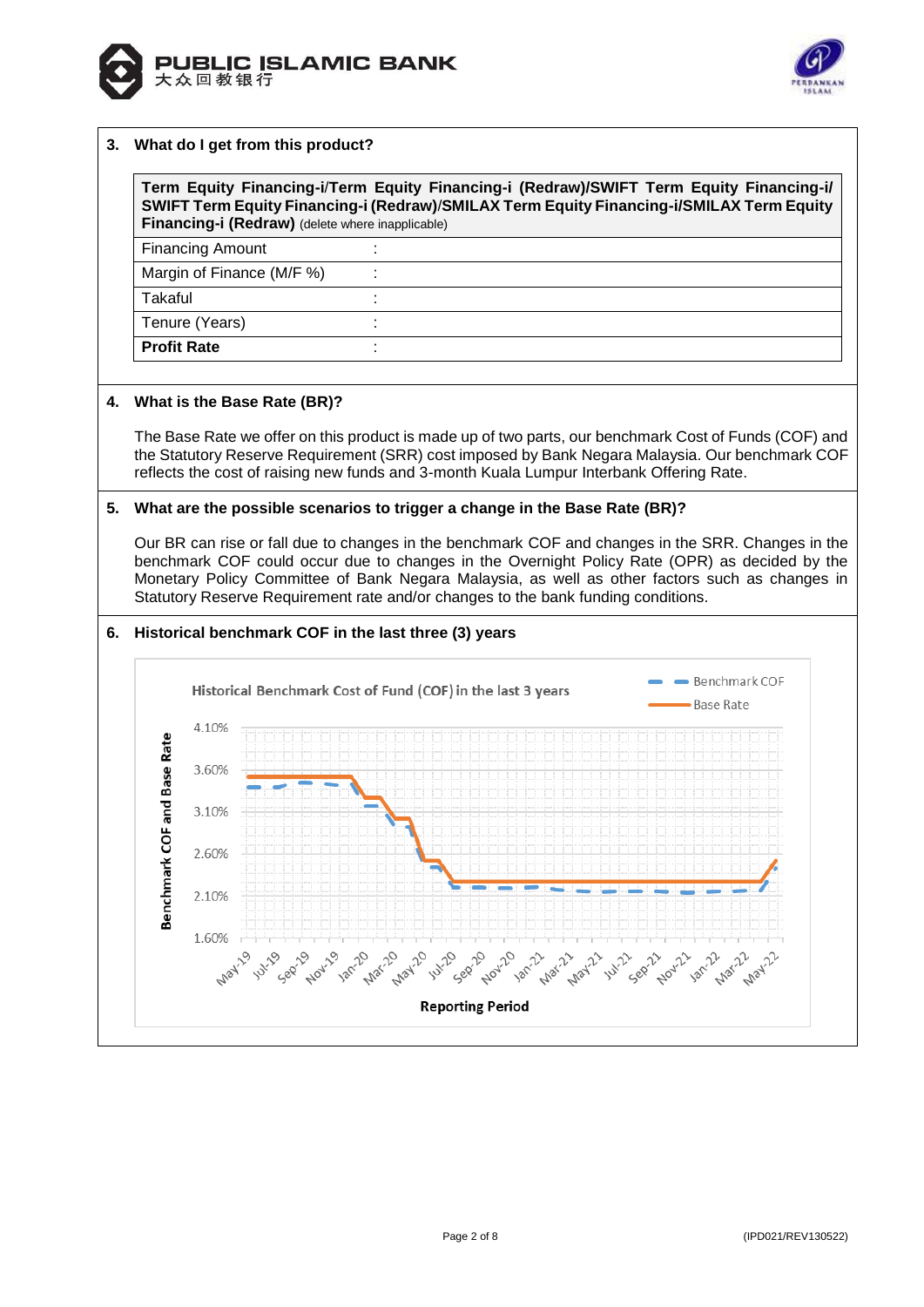



# **7. What are my obligations?**

- Monthly instalment: RM
- Total payment amount at the end of \_\_\_\_ years is: RM\_\_\_\_
- The total amount you must pay including the amount financed is: RM
- As the owner/tenant of the property, the customer is required to maintain the property and will be responsible for all maintenance costs such as fire Takaful, quit rent, assessment and others as per the Service Agency Agreement.
- Where the property is under construction, the customer is required to pay monthly rental as per the Shariah contract of *Ijarah Mawsufah fi al-Zimmah* to commensurate with the amount disbursed during the period. Thus, the customer is required to pay full monthly rental amount upon completion of the construction of the property.

**Monthly Rental** (inclusive of rental and payment of Musharakah units): RM\_\_\_\_\_\_\_\_\_\_\_\_\_\_\_\_\_

**Important Note:** Your monthly rental and total payment amount may vary if the Base Financing Rate (BFR) or Base Rate (BR) changes.

| Rate                                           | Today (BFR/BR $* =$ | %) | If BFR/BR*<br>goes up 1% | If BFR/BR*<br>goes up 2% |
|------------------------------------------------|---------------------|----|--------------------------|--------------------------|
| Monthly rental                                 | <b>RM</b>           |    |                          |                          |
| Total profit cost at the end of<br>vears       | <b>RM</b>           |    |                          |                          |
| Total payment amount at the<br>end of<br>vears | <b>RM</b>           |    |                          |                          |

**Delete whichever is not applicable.**

Profit for property under construction (if applicable) shall be as follows:

- Grace Period \_\_\_\_\_\_\_ months
- Grace Period Profit: RM

## **8. What are the fees and charges I have to pay?**

|     | <b>Fees and Charges</b>                                                                  | Amount (RM) |
|-----|------------------------------------------------------------------------------------------|-------------|
| 8.1 | a) Processing Fees* (where applicable)<br>Purchasing/Refinancing                         |             |
|     | Up to RM30,000                                                                           | 50.00       |
|     | RM30,001 to RM100,000                                                                    | 100.00      |
|     | $\bullet$ Above RM100.000                                                                | 200.00      |
| ii) | Purchase of Commercial & Industrial Property<br>(excluding land) under SWIFT/SMILAX Plan | 200.00      |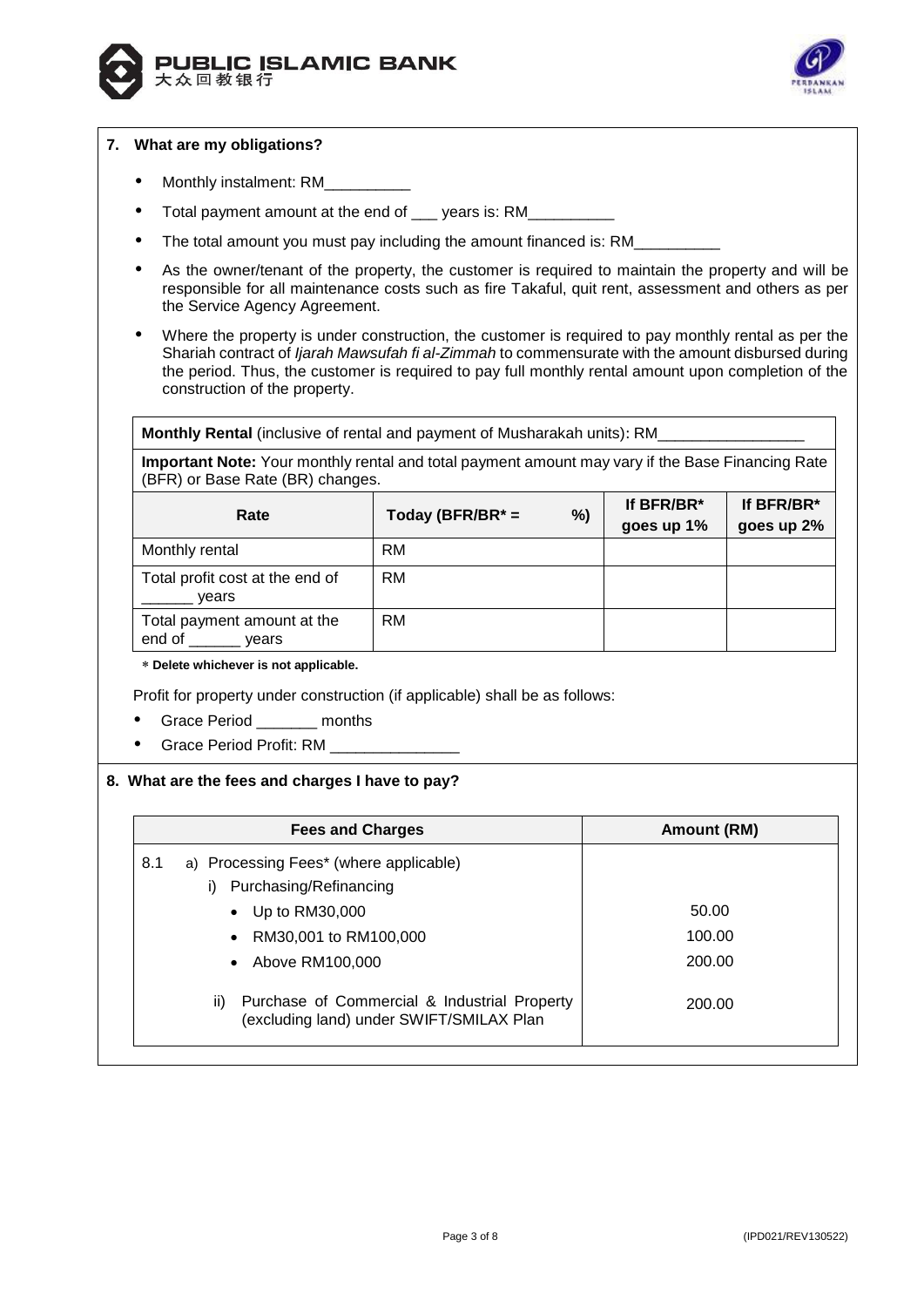



|     | <b>Fees and Charges</b>                                                                                                                                                                                                                                                                                                                                       | Amount (RM)                                                                  |
|-----|---------------------------------------------------------------------------------------------------------------------------------------------------------------------------------------------------------------------------------------------------------------------------------------------------------------------------------------------------------------|------------------------------------------------------------------------------|
| 8.1 | b) Upfront Fees* (where applicable)<br>Facility(ies) Secured by All Types of Land<br>i)<br>(excluding Bridging Financing)                                                                                                                                                                                                                                     | 0.10%-0.20% of total financing<br>amount subject to a minimum of<br>RM500.00 |
|     | ii)<br><b>Bridging Financing</b>                                                                                                                                                                                                                                                                                                                              | 0.20% of total financing amount<br>subject to a minimum of RM3,000.00        |
|     | The computation of the Processing Fees/<br>*Note:<br>Upfront Fees for financing applications are to<br>exclude the amount of MRPA/MRTT/BFTT,<br>etc. financed.                                                                                                                                                                                                |                                                                              |
| 8.2 | <b>Stamp Duty</b>                                                                                                                                                                                                                                                                                                                                             |                                                                              |
|     | Stamping on Letter of Offer<br>٠                                                                                                                                                                                                                                                                                                                              | 10.00                                                                        |
|     | <b>Stamping on Standing Instruction</b>                                                                                                                                                                                                                                                                                                                       | 10.00                                                                        |
|     | Each subsidiary document such as Letter of<br>٠<br>Guarantee/Letter of Set-Off (where applicable)                                                                                                                                                                                                                                                             | 10.00                                                                        |
|     | • Stamping on Principal Agreement (Musharakah<br>Mutanaqisah Master Agreement) at RM5 per<br>RM1,000 of amount financed.                                                                                                                                                                                                                                      | Ad valorem                                                                   |
|     | Note:<br>Musharakah Mutanaqisah Master Agreement<br>consists of:                                                                                                                                                                                                                                                                                              |                                                                              |
|     | Musharakah Contract<br>$\checkmark$                                                                                                                                                                                                                                                                                                                           |                                                                              |
|     | ← Purchase Undertaking                                                                                                                                                                                                                                                                                                                                        |                                                                              |
|     | Ijarah Contract<br>✓                                                                                                                                                                                                                                                                                                                                          |                                                                              |
|     | <b>Declaration of Trust</b><br>$\checkmark$                                                                                                                                                                                                                                                                                                                   |                                                                              |
|     | Service Agency Agreement<br>✓                                                                                                                                                                                                                                                                                                                                 |                                                                              |
| 8.3 | Termination Fee shall be charged if the facility is<br>cancelled prior to the disbursement.                                                                                                                                                                                                                                                                   | 2,000.00                                                                     |
|     | (Note: <b>ONLY APPLICABLE</b> to facility secured by<br>properties and land only (partially or fully secured).<br>This fee is NOT APPLICABLE to facility(ies) which is<br>fully secured by Islamic Investment-i/earmarking by<br>marginal deposit/current account-i, Government/<br>Credit Guarantee Corporation (CGC) financing which<br>is on clean basis.) |                                                                              |
| 8.4 | Service Fee for Redraw Facility-i (for each successful<br>redrawal transaction).                                                                                                                                                                                                                                                                              | 50.00                                                                        |
| 8.5 | <b>Other Fees</b><br>Disbursement fee (include registration of Charge, land<br>search and bankruptcy search fees).                                                                                                                                                                                                                                            | Amount will vary depending on<br>disbursement amount                         |

For full list of fees and charges, please visit our website at www.publicislamicbank.com.my.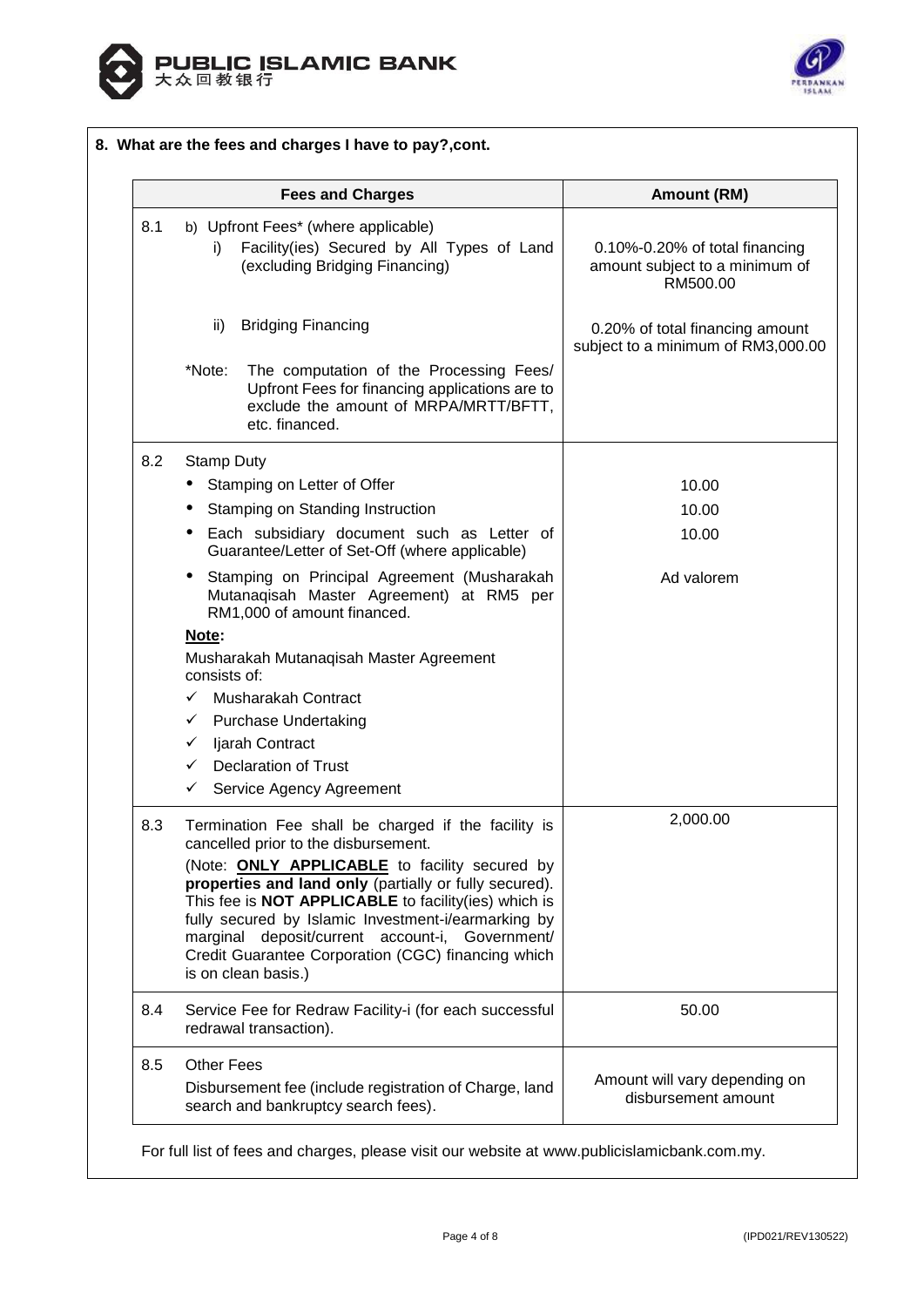



# **9. What if I fail to fulfil my obligations?**

- 9.1 Unless otherwise stipulated under the respective type of facility, in the event of default the Bank reserves the right to impose the following:
	- a) For failure to pay any instalments of the facility(ies) from date of the first disbursement until the date of the maturity of the facility(ies), the *ta'widh* (compensation) rate that shall be applied is one per cent (1%) per annum on any overdue amount, or any such rate as approved by Bank Negara Malaysia.

Formula for *ta'widh* on overdue instalment(s) is as follows:

Overdue Instalment(s) X *Ta'widh* Rate X No. of Overdue Day(s) 365

b) Please take note that if your account remains in arrears and upon recall of the facility or brought to court for judgement before maturity date, late payment charge of 1% p.a. on the remaining outstanding balance will be imposed.

> Outstanding Balance X 1% p.a X No. of Overdue Day(s) 365

c) For failure to pay any instalments and which failure continues beyond the maturity date of the facility(ies), the compensation rate that shall be applied is the Bank's Average Financing Rate\* (AFR) on the outstanding balance or any such rate as approved by Bank Negara Malaysia.

The formula for late payment charge after maturity is as follows:

Outstanding Balance X AFR X No. of Overdue Day(s) 365

- Also known as "Combined Rate" which consist of two (2) elements namely *ta'widh* and *gharamah*. *Ta'widh* refers to the amount that may be compensated to the Bank based on actual loss incurred due to default while *gharamah* refers to the penalty charged on the defaulters over and above the *ta'widh*.
- d) The Bank shall not compound the compensation payable to the principal amount/financing amount.
- 9.2 The Bank has the right at any time without notice to you to debit your current/savings account with us towards payment of the monthly payment of the financing and any other charges and/or fees incurred in the granting of the financing including Takaful contribution, quit rent, assessment, cost of an updated/ revised valuation reports, fees for searches, legal fees for preparation and perfection of security documents by Bank's solicitors, legal costs incurred in relation to enforcement of security/recovery cost and any other cost or expenses incidental thereto.
- 9.3 If the financing tenure extends into retirement, you are to advise us on your plans to service the monthly payment after your retirement.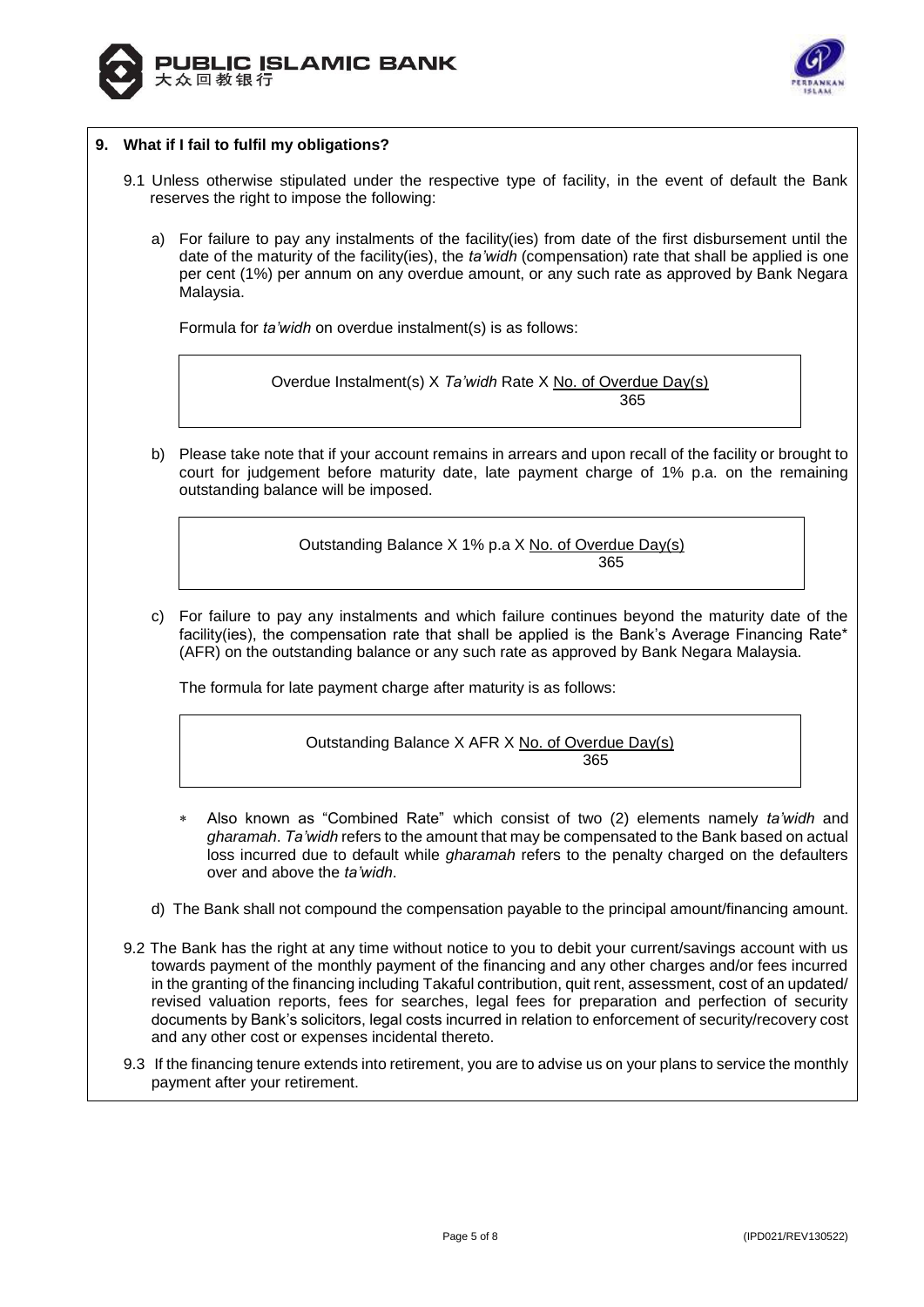



## **9. What if I fail to fulfil my obligations?, cont.**

- 9.4 You are to furnish us all relevant information regarding financing taken from all financial institutions, cooperatives, building societies, credit companies and merchants that provide credit sales etc. and to fully and accurately disclose material information that has a bearing on our financing decision. Failure by you to disclose essential and correct information in the financing application as well as the consequences of providing incomplete or incorrect information may lead to a higher financing rate or rejection of your financing application.
- 9.5 Legal action will be taken if you fail to respond to reminder notices. Your property may be foreclosed and you will have to bear all legal costs. You are also responsible to settle any shortfall after your property is sold.
- 9.6 Legal action against you may affect your credit rating leading to financing being more difficult or expensive to you.
- 9.7 Under specific circumstances where the customer is not contactable, the Bank's obligation is considered to be fulfilled if such notice has been sent to the last known address of the customer at least seven (7) calendar days in advance.

# **Other terms and conditions**

- 1) You may select to use Bank's panel lawyers/Takaful operators/valuers.
- 2) On case to case basis depending on your credit assessment by the Bank, you may be required to provide a guarantor.

## **10. What if I fully settle the financing before its maturity?**

10.1 In the event of early settlement prior to maturity of financing, customer undertakes to purchase the Bank's remaining Musharakah units at the Price agreed by both Customer and Bank.

# **11. Do I need any Takaful coverage?**

| Mortgage Reducing Term Takaful (MRTT) |  |         | [ ] Yes [ ] No |  |
|---------------------------------------|--|---------|----------------|--|
| Fire/House Holder/House Owner Takaful |  | [ ] Yes | [ ] No         |  |

Note:

The customer can refer to the Branch on the list of panel Takaful operators. The Bank may provide quotations for any compulsory Takaful offered by the Bank's panel of Takaful operators but the customer is free to use the service of non-panel Takaful operators. However, only the amount from Takaful providers approved by the Bank may be financed.

| 12. Do I need a guarantor or collateral? |                                        |  |  |                |  |  |  |  |
|------------------------------------------|----------------------------------------|--|--|----------------|--|--|--|--|
|                                          | Guarantor/Corporate Guarantor Required |  |  | II Yes II No   |  |  |  |  |
|                                          | Collateral                             |  |  | [ ] Yes [ ] No |  |  |  |  |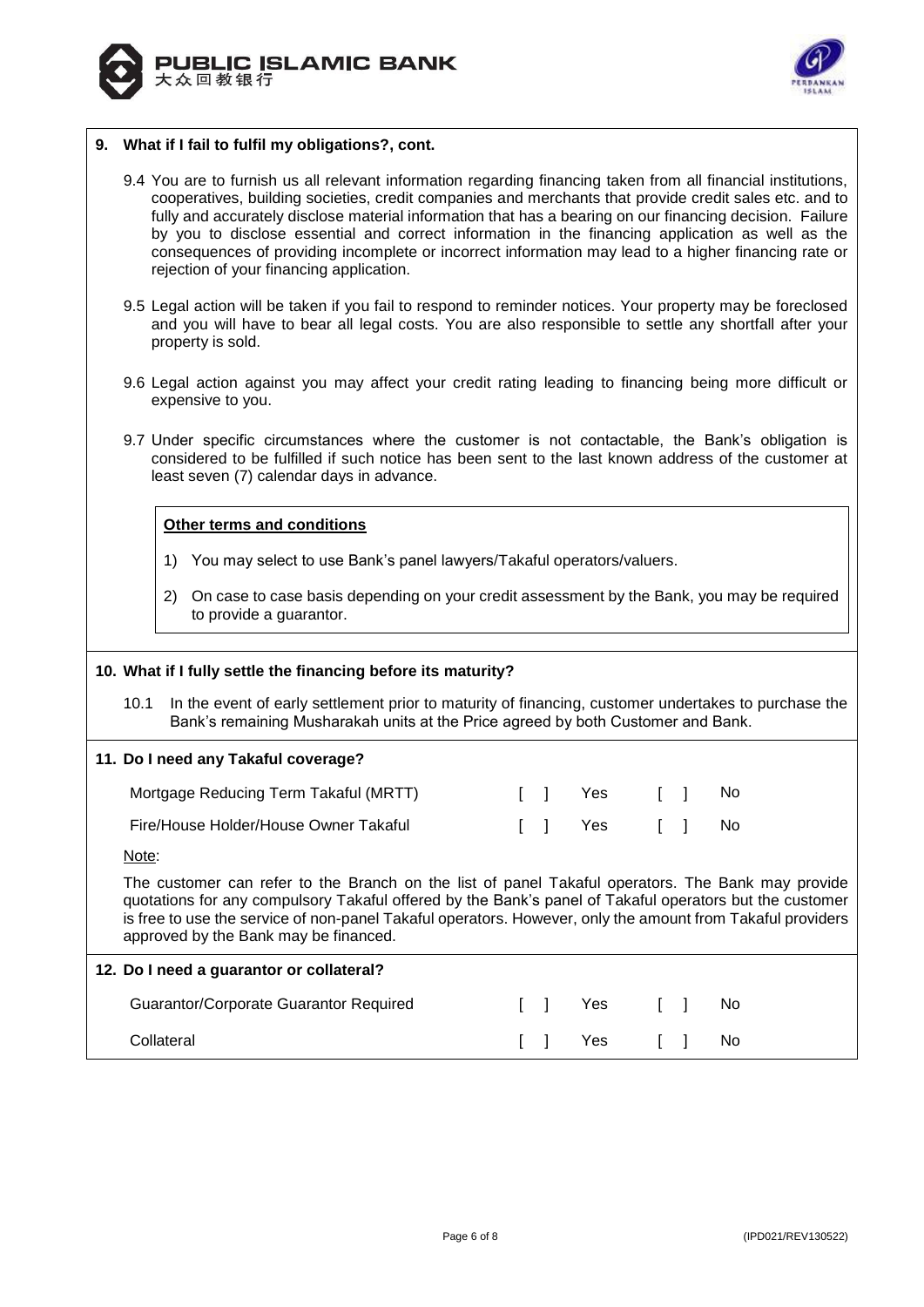



## **13. What are the major risks?**

 The profit rate on this facility is pegged to the Base Financing Rate (BFR) or Base Rate (BR) which may fluctuate from time to time. An increase in profit rates may result in higher monthly rental/extension of financing tenor.

#### **14. What do I need to do if there are changes to my contact details?**

 It is important that you inform us (written notice to be sent to the account holding branch) of any change in your contact details to ensure that all correspondences reach you in a timely manner.

#### **15. Where can I get assistance and redress?**

- If you have difficulties in making payments, you should contact us earliest possible to discuss payment alternatives.
- If you wish to complain on the products or services provided by us, you may contact us at:

# **Public Islamic Bank Berhad 25th Floor, Menara Public Bank 146 Jalan Ampang 50450 Kuala Lumpur** Telephone : 1-800-22-5555 Fax : 03-2162 2224 E-mail : islamicbkg@publicislamicbank.com.my Website : https://www.publicislamicbank.com.my

 Alternatively, you may seek the services of Agensi Kaunseling dan Pengurusan Kredit (AKPK), an agency established by Bank Negara Malaysia to provide free services on money management, credit counselling, financial education and debt restructuring for individuals. You can contact AKPK at:

## **Tingkat 8, Maju Junction Mall 1001, Jalan Sultan Ismail 50250 Kuala Lumpur** Telephone : 03-2616 7766 E-mail : enquiry@akpk.org.my

 If your query or complaint is not satisfactorily resolved by us, you may contact Bank Negara Malaysia TELELINK at:

**Customer Contact Centre (BNMTELELINK) Bank Negara Malaysia P.O. Box 10922 50929 Kuala Lumpur**  Telephone : 1-300-88-5465 (1-300-88-LINK) : 603-2174 1717 (Call from overseas) Operating Hours : 9:00 a.m. – 5:00 p.m. (Monday – Friday except public holiday) Web Form : telelink.bnm.gov.my